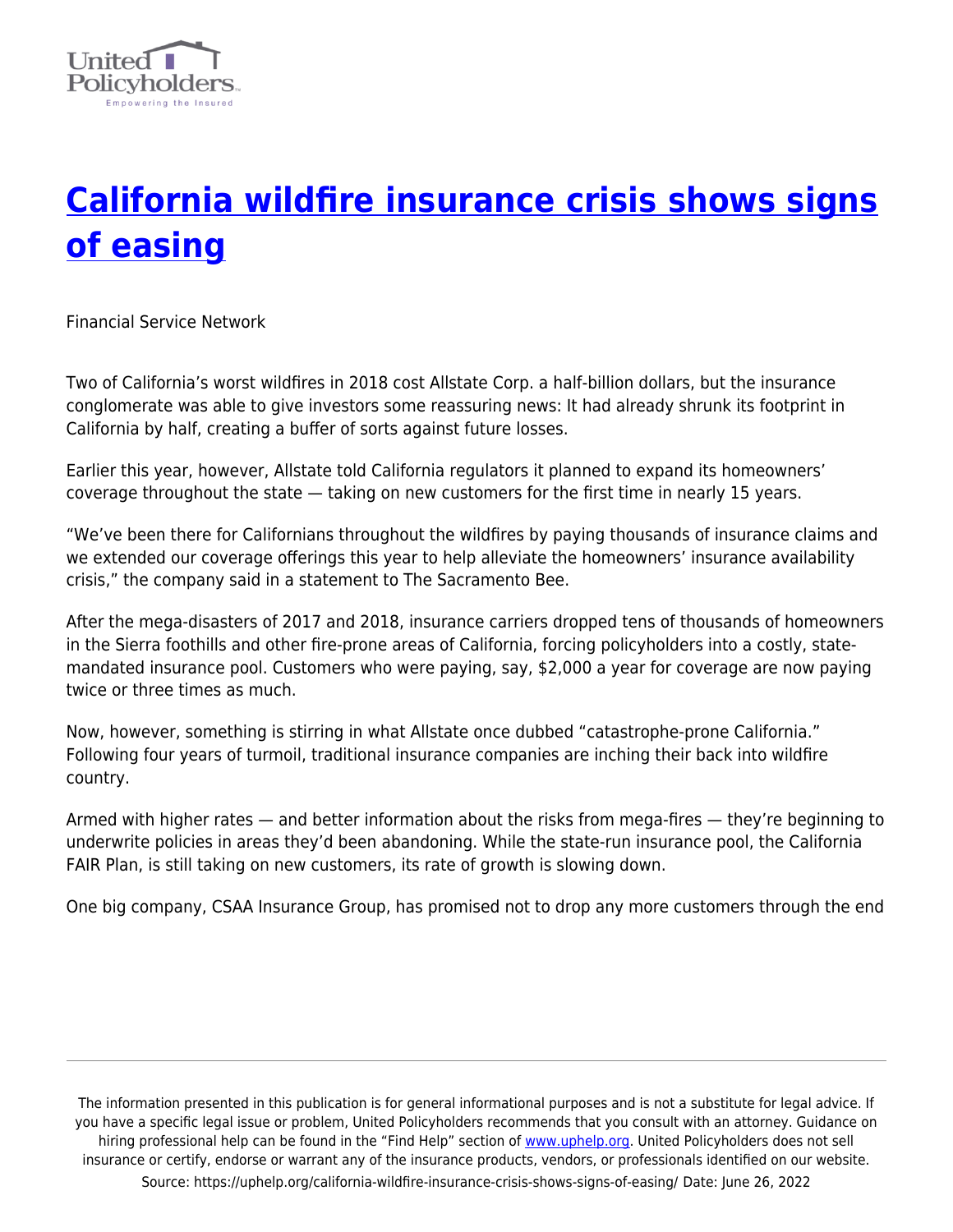

of 2023. Several major carriers are offering discounts to encourage homeowners to install fire-resilient roofs, clean the brush from their yards and take other safety measures.

Bottom line: A crisis that's plagued rural California is starting to moderate.

"There are little green sprouts, I would say, coming up," said Amy Bach, executive director of United Policyholders, a consumer advocacy group based in San Francisco. "We are starting to see a little loosening in the underwriting."

The crisis is far from over. On Wednesday, California's insurance commissioner prohibited insurance companies from dropping nearly 210,000 homeowners in areas affected by this year's wildfires, another in a series of orders aimed at easing a shortage of affordable coverage in fire-prone areas. The moratorium requires insurers to retain these policyholders for a year and covers people who live near some of the largest wildfires of 2021, including the KNP Complex in Sequoia National Park.

Nevertheless, despite the ever-increasing risk of wildfires from climate change and other factors, California has lately become a better place to do business.

Companies have been getting rate increases from the state Department of Insurance — at the same time that claims for wildfire damages have declined significantly. Even last year, when more acres burned in California than ever, the damage to buildings wasn't nearly as bad as during 2017 or 2018 and insurers made money on homeowners' coverage, according to Department of Insurance data.

What's more, companies have decided they can't simply ignore California, where homeowners' insurance is a \$9 billion-a-year business.

"What I'm sensing from the insurance companies is that it's very hard to say no to the largest insurance market in the nation," said Attila Toth, chief executive of Zesty.ai, a Bay Area tech company that's partnered with Farmers Insurance Group to analyze risk and expand coverage. "Many of them are now saying, 'How do I write business but in an intelligent way?' "

### Some insurers still leaving wildfire zones

That sentiment is by no means universal; some companies are still retreating from California's fire zones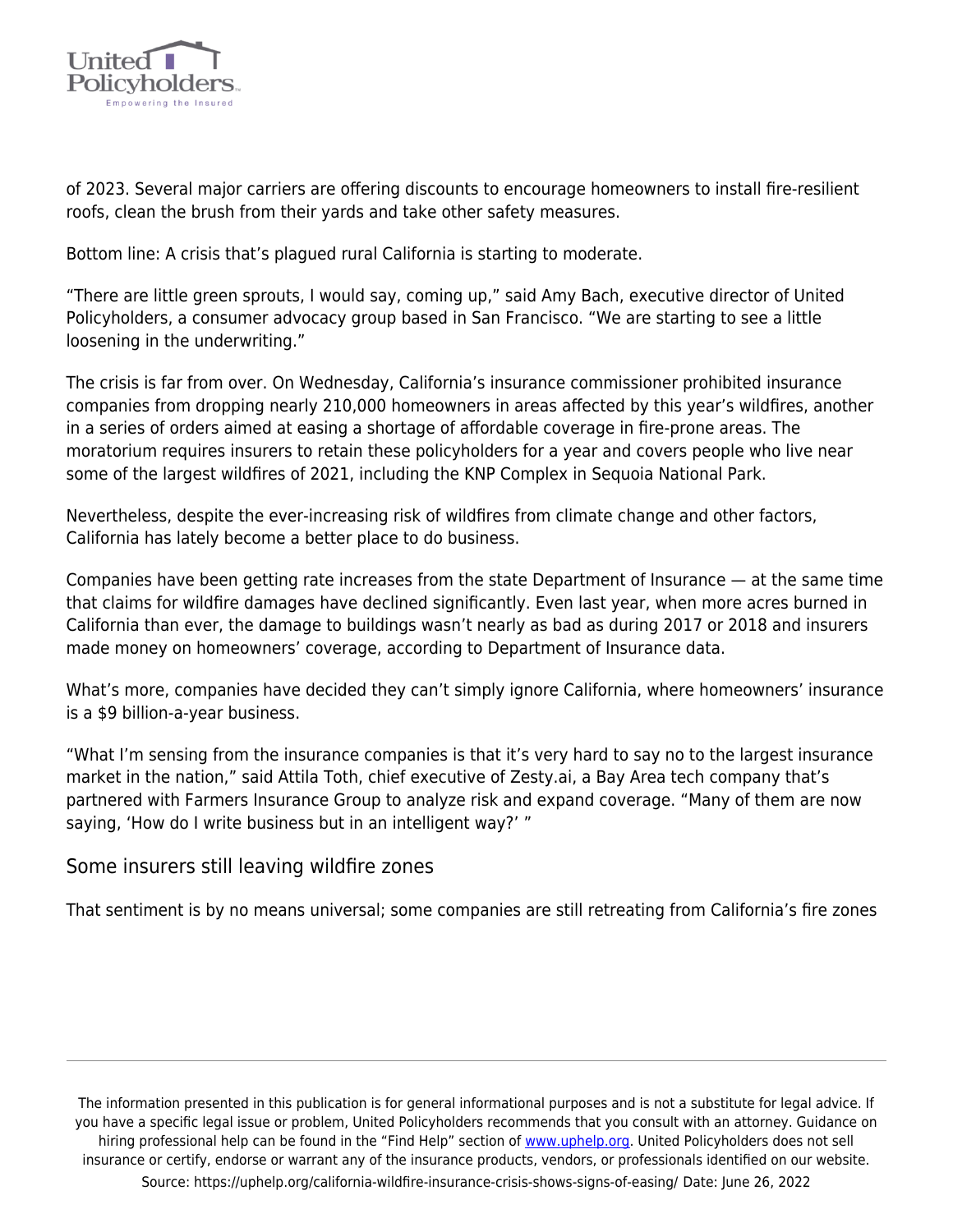

as quickly as they can.

Take Chubb Group, a global property-casualty insurer with offices in Zurich, New York and elsewhere. In late October the company, which specializes in covering California high-end homes, said it's dramatically reducing its customer base in wildfire areas, even places where the risk is considered moderate.

"Someone else will have the pleasure of writing that business, unfortunately," Chief Executive Evan Greenberg told investment analysts.

Greenberg said Chubb has been unable to get rate increases large enough to justify the risk. Other industry executives agree: While premiums have risen in the past couple of years, they're still too low to spark a wholesale return to fire-prone communities.

"If you let me charge a premium level to support those higher losses, I can go into those higher risk areas," said Rex Frazier, president of the Personal Insurance Federation of California, which lobbies for several major carriers.

Generally speaking, insurance premiums are a reflection of past experience. Frazier said insurers want the California Department of Insurance to adopt a "catastrophe model" for setting premiums — a system that leans more heavily on models that predict future risk.

It's a controversial idea. Bach, the consumer advocate, some catastrophe models could be useful — but also might be used by companies to exaggerate the risk they face. Insurance Commissioner Ricardo Lara isn't yet sold on it.

"Commissioner Lara's top priorities are making insurance easier for consumers to find and afford," said his spokesman, Michael Soller. "He has not seen compelling evidence yet that complex catastrophe models can serve that purpose."

Soller said the market is getting healthier, and "we're seeing the first positive movement in many years on insurance being more available." But he acknowledged: "The job is not done."

On that point, the industry agrees.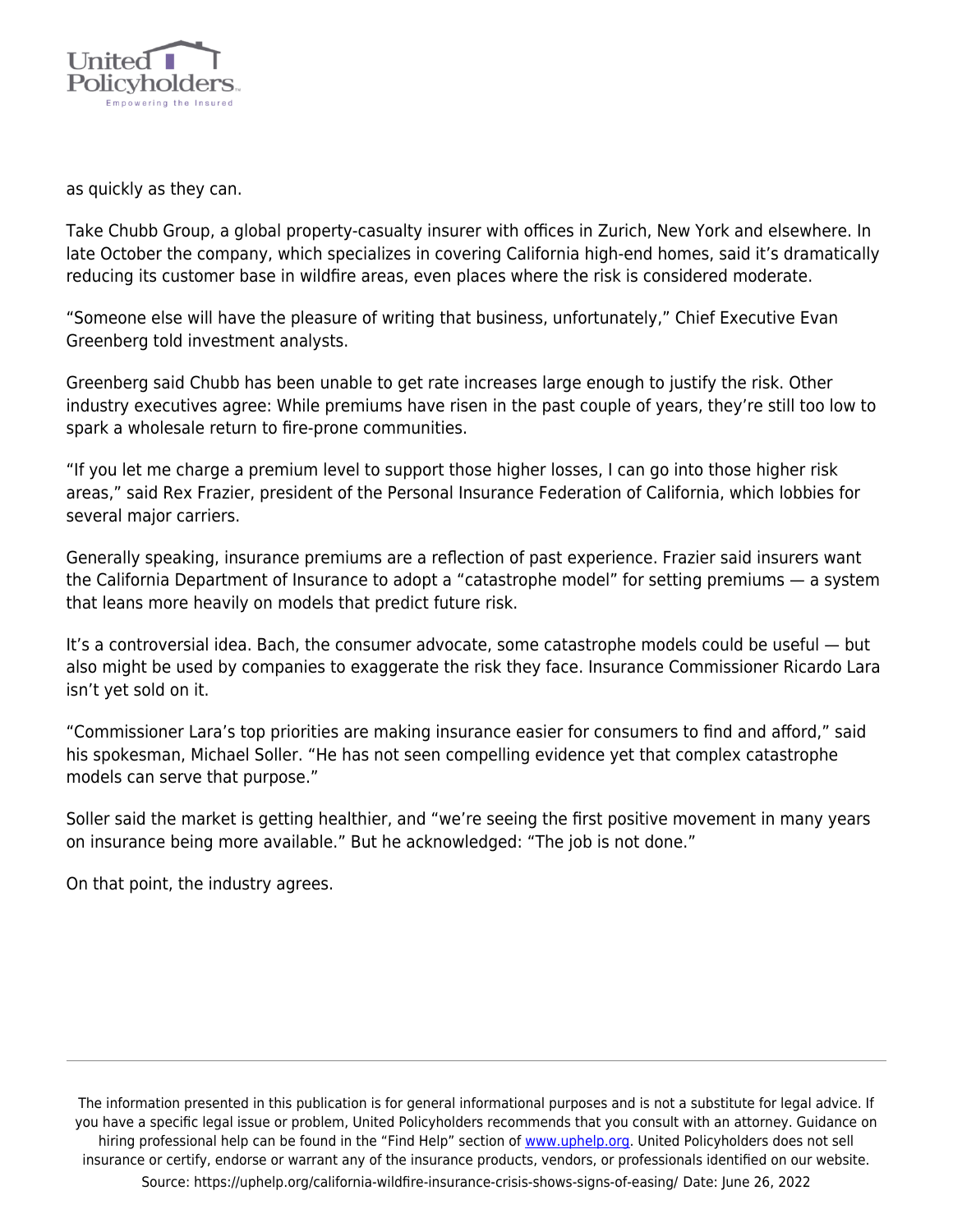

Conditions are improving, but "it's probably coming too slowly for people on the FAIR Plan," Frazier said. "There's still some distance between here and there."

## A California homeowner's insurance woes

The situation certainly isn't improving quickly enough for Conor∠ Scott.

He found out in late June that his carrier, Grange Insurance Association of Seattle, wasn't going to renew the homeowners' policy on his ranch-style home in the woodsy Alta Sierra area south of Grass Valley.

"Your property does not meet our wildfire eligibility," the letter from Grange said.

The experience left him feeling helpless.

"It just feels like it's a broad brush, it's happening to everyone," said Scott, 29, who's lived in his home for two years. "It's intimidating. Insurance companies are huge. "

Like thousands of rural Californians, he wound up on the FAIR Plan, the state's "insurer of last resort," an entity created by the Legislature to guarantee coverage to Californians after the riots and brush fires of the 1960s. State officials say its enrollment jumped from around 140,000 homeowners in 2018 to more than 200,000 last year — and that's in spite of a series of moratoriums imposed by Lara. The moratoriums force insurers to retain customers for one year if they live near an area hit by a recent big wildfire.

"We're still hearing about people not getting renewed," said Staci Heaton, senior regulatory affairs advocate with Rural County Representatives of California, a lobbying group. "Some insurers are moving back in and some are not renewing."

Being a FAIR Plan customer means additional paperwork: Customers not only have to buy FAIR Plan coverage for wildfires, but they also have to get separate coverage from a traditional company for other risks like burglary. (Lara ordered the FAIR Plan to start offering broader policies, but it's fighting him in court).

There's also the issue of cost. While it's a creature of the state, the plan gets no taxpayer subsidies and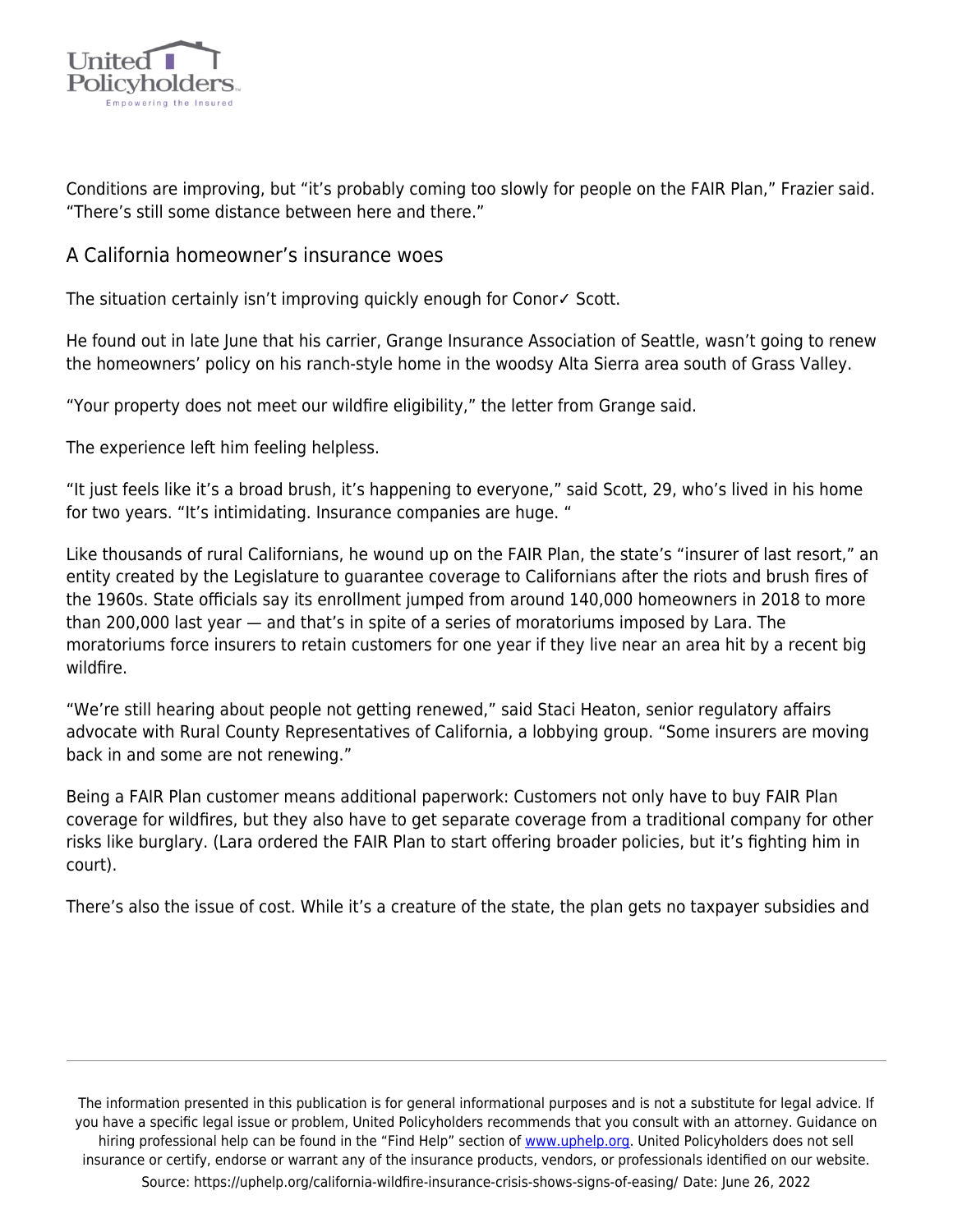

is hardly a bargain. Homeowners typically pay two or three times as much as they used to.

Scott is no exception.

He and his family live on a narrow, curvy road, in a semi-rural area, surrounded by oaks and manzanita. The risk of wildfire was driven home dramatically in August, when the River Fire destroyed 142 homes and businesses in an area a few miles southeast of Alta Sierra.

His wife and two small children evacuated, but Scott, a bearded, burly ex-Forest Service firefighter, stayed behind to keep an eye on things. "I was sitting here watching the smoke," he said. "I felt comfortable."

Losing his insurance, in some respects, was scarier. He didn't ask Grange to reconsider, figuring "it isn't a fight you can win." Eventually, he wound up with the FAIR Plan for wildfire insurance and Mercury General for everything else. Total cost: more than \$3,100 a year, more than double the \$1,400 he was paying Grange.

He isn't thrilled about the higher price but considers himself relatively fortunate: "I know there's a lot of people up here who can't get insurance at all. If they can get it, they can't afford it."

With market conditions brightening, the FAIR Plan's surge in business has begun tapering off. The FAIR Plan expects enrollments to increase 13% this year — down from 25% last year and 40% in 2019, said spokeswoman Hilary McLean.

But for those stuck with its coverage, life on the FAIR Plan could get even more expensive. In late August, about two weeks after the River Fire was contained, the plan filed a request with the Department of Insurance to raise rates almost 49%.

### Giant wildfires cost insurers billions

There was a time in the insurance industry when the thing to worry about was hurricanes. Wildfires were considered manageable.

That notion more or less ended when a series of devastating fires ripped through Northern California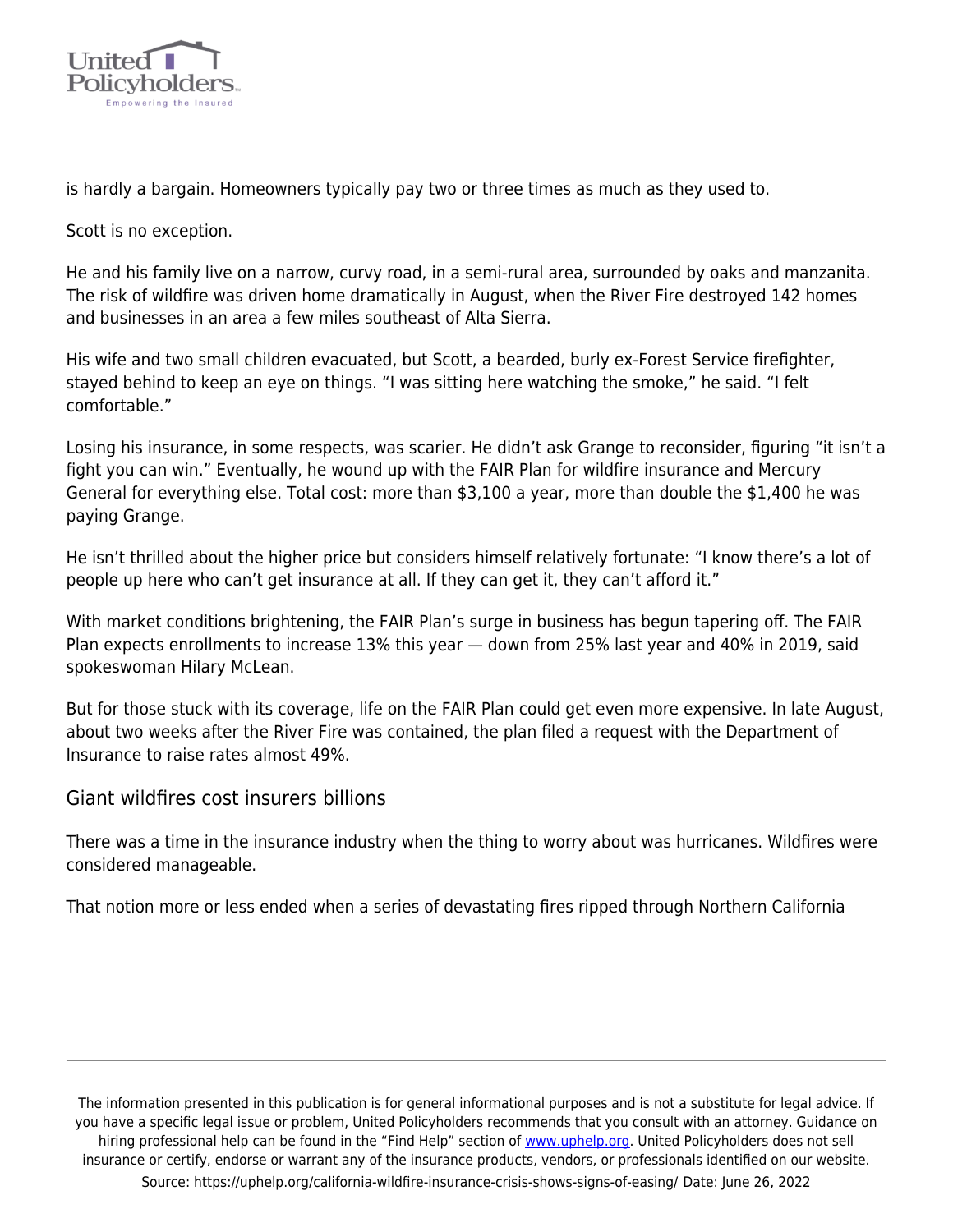

wine country in October 2017. That was the beginning of a binge of destruction that shredded insurance company's risk models. Of the 10 costliest wildfires in American history through 2020 — all in California — eight of them have occurred since 2017, according to the Insurance Information Institute.

The worst stretch, financially, was 2017-18, capped by the deadly Camp Fire in Paradise. According to the Department of Insurance, carriers collected a total of \$15.6 billion in premiums from California homeowners over those two years — and paid \$29 billion in claims.

The companies eventually got about \$11 billion back from PG&E Corp., whose equipment was blamed for starting most of the big fires. But 2017-18 still represented a financial disaster that sent companies fleeing for the exits.

Property claims were a lot more tolerable in 2019 and 2020. The number of buildings destroyed fell in half, even though California saw a record 4 million acres burn in 2020. The industry made money: Insurers collected \$18 billion from homeowners and paid \$6.3 billion in claims.

So far this year, despite losing nearly 2.5 million acres, California has seen just over 3,600 buildings destroyed by wildfire, according to Cal Fire. While two small communities were heavily damaged — Grizzly Flats and Greenville — nothing close to the 2018 destruction of Paradise has occurred.

The industry says it's encouraged by the reduced losses but is far from convinced that risks have fallen.

"We have to figure out if this is a trend or a blip. We've been relatively lucky," said Mark Sektnan, vice president at the American Property Casualty Insurance Association, a lobbying group.

Last year, the department tried to fix the insurance problem with legislation: Lara introduced a bill, AB 2367, which would have forced insurers to sell coverage in places where homeowners and communities had made themselves more fire-resilient.

Insurers objected and the bill died. An industry-sponsored bill — which would have committed insurers to expanding coverage while allowing for more generous rate increases — also died.

But the failed attempts at a legislative fix helped spark a dialogue among regulators and industry officials about how best to lower the risk of property damage from fire. With industry input, Lara's agency has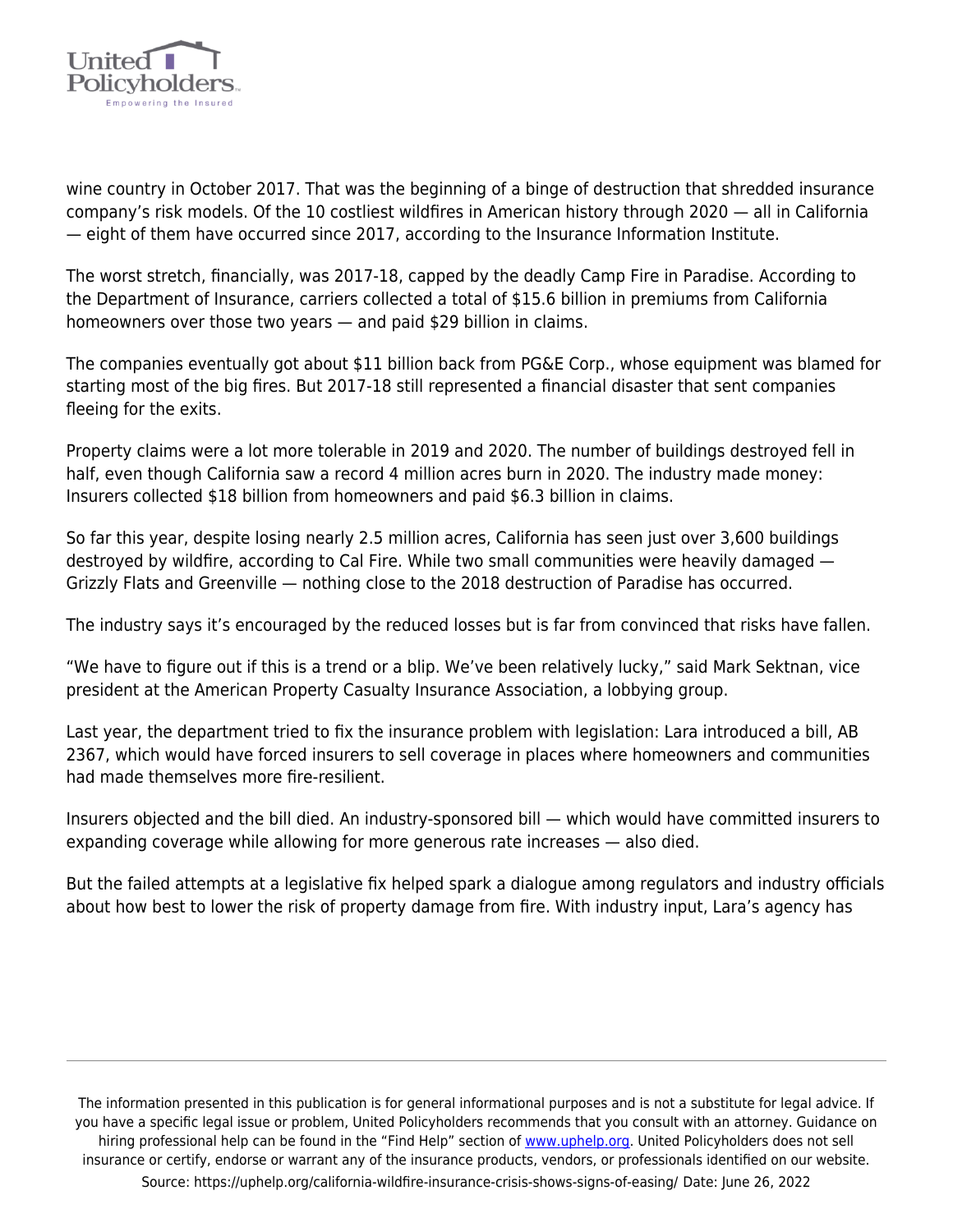

been working for the past year with Cal Fire and the Office of Emergency Standards on developing standards for home-hardening. Insurers have also been working on setting standards with an industry group, the Insurance Institute for Business & Home Safety.

#### Insurers struggle to calculate wildfire risk

Allstate commanded more than 10% of all the homeowners' insurance policies in California when it made a momentous decision in 2007: It would no longer sell new policies in "catastrophe-prone California," as the press release put it.

The decision appeared to be vindicated on Nov. 8, 2018, when two major wildfires started hundreds of miles apart. The Camp Fire killed 85 people in Paradise and destroyed more than 10,000 homes; the Woolsey Fire near Malibu killed three people and burned 1,500 homes.

 California Insurance Commissioner Ricardo Lara speaks at a state Capitol news conference in Sacramento. Massive wildfires are making it harder for some California homeowners to get property insurance, pitting commissioner Lara against the industry in an escalating conflict that will likely extend into 2022's statewide elections. Lara, a Democrat, has ordered the pool, the California Fair Access to Insurance Requirements Plan – also known as the FAIR Plan, to sell more than just fire insurance. Rich Pedroncelli AP

Together they cost the company \$529 million, Allstate said. The loss would have been worse if the company hadn't already cut its California business in half, the company announced.

Now, the company is ready to grow again in California. In a filing with the Department of Insurance earlier this year, it asked for a 4.6% rate hike and said it will resume selling new policies to homeowners.

With the rate-hike request still pending, the company wouldn't comment in detail. But the move is being watched closely in the industry.

"It's significant that they want to write new business in every ZIP code," Frazier said.

Yet Frazier and others believe the industry needs to get a better handle on the risks before it can plunge back into wildfire areas in great numbers.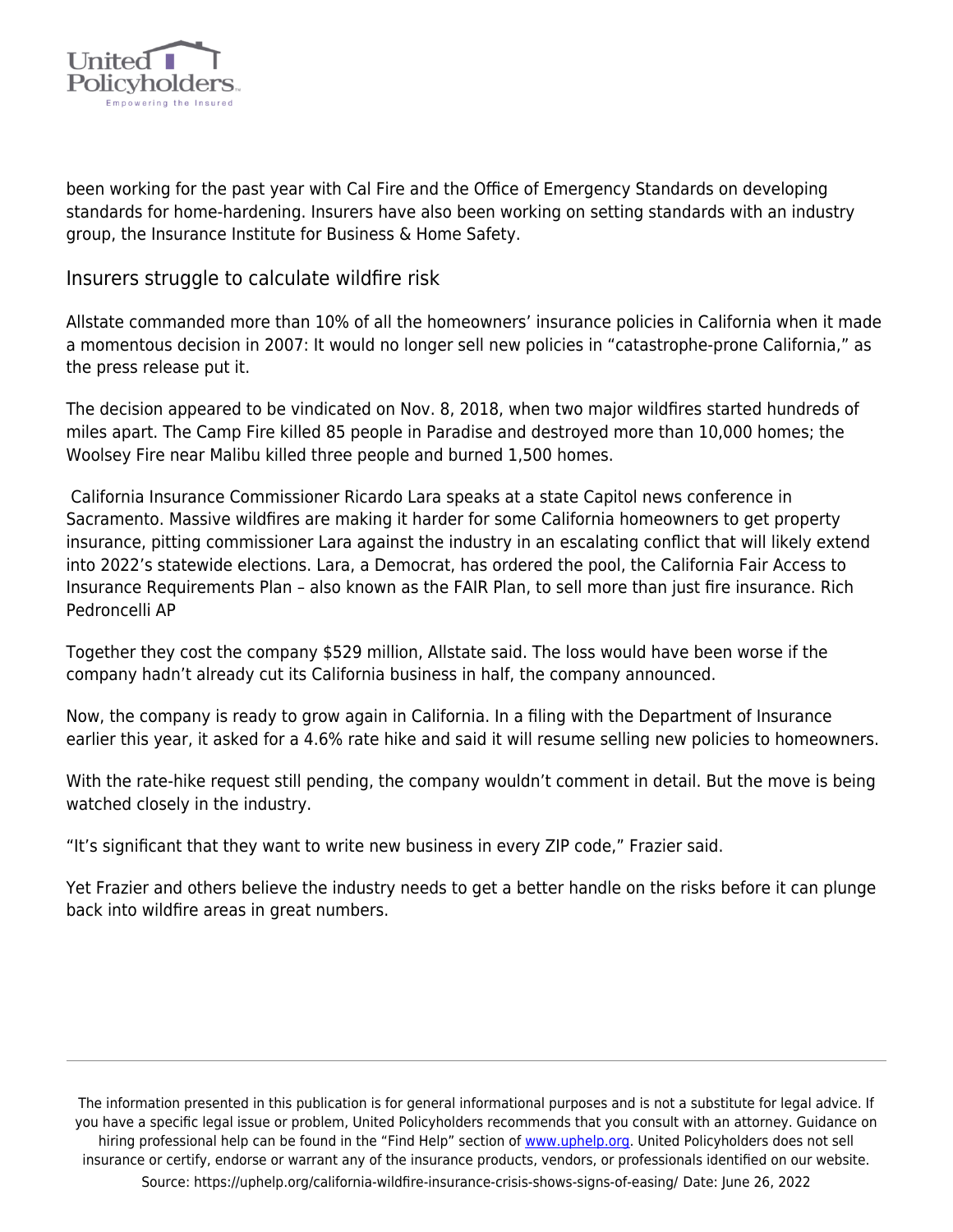

To that end, some companies are taking a more granular approach. While most companies look at neighborhoods and communities, Farmers Insurance's partnership with Zesty.ai is an attempt to evaluate the risks that lurk at each potential property.

Blending artificial intelligence software with aerial images, Zesty.ai can get a fix on issues like terrain and construction materials.

"We can identify the roof material. We can identify things like the slope," said Toth, the Zesty.ai CEO. "We can identify many things that identify the vulnerability of the structure."

Farmers didn't respond to requests for comment, but the company has told the Department of Insurance the technology could enable it to sell coverage to as many as 30,000 homeowners who would have been overlooked. The department earlier this year granted Farmers a 7% rate increase.

### Higher premium rates in wildfire areas

Farmers isn't the only company charging more for insurance coverage.

The Department of Insurance has approved dozens of rate increases in the past few years. Most of the increases have come in at 6.9%, and that isn't a coincidence. If a company asks for anything higher than that, consumer groups or other outsiders can intervene and force administrative hearings that can stretch the process out for a year or longer.

In any event, insurance executives say the premium increases are beginning to stabilize the market after years of turmoil.

 Tod Johnson stands in front of his house in South Lake Tahoe, Calif., on Tuesday, Aug. 31, 2021, a day after the city was ordered to evacuate because of the fast-growing Caldor Fire. He spray-painted his house, which is not insured, hoping that firefighters would help save it if the fire reaches his neighborhood. (AP Photo/Terry Chea) Terry Chea AP

"Rates had been artificially forced down by the Department of Insurance," Sektnan said. "Companies are now getting to the point (that) they're starting to feel comfortable with the rates they're allowed to charge."